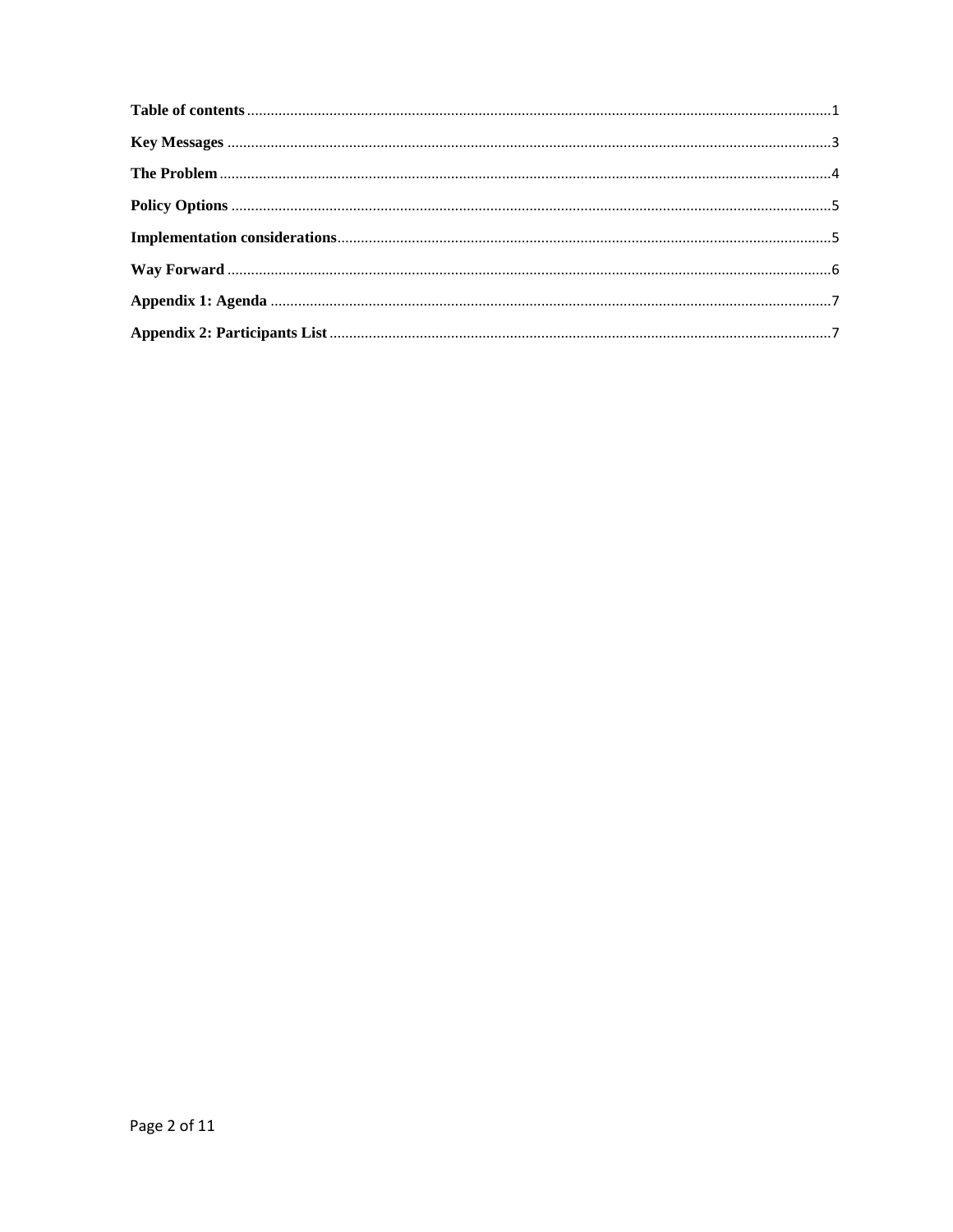**The views, opinions, and insights in this report reflect the understanding (or misunderstanding) of individual participants in the dialogue. These opinions may or may not be consistent with or supported by the policy brief that informed this dialogue or other evidence. It should not be assumed that the opinions and insights in this report represent a consensus of the participants unless this is explicitly stated. Nor should it be assumed that they represent the views of the authors of this report.**

# <span id="page-2-0"></span>**Key Messages**

## **The following statements represent views, opinions, and insights of individual participants in the policy dialogue.**

### **The Problem**

- Participants aired whether the term *"from Promise to Impact"* in the title could address the problem of the country stated in the document. It was discussed that document has addressed the "promise" aspect very well, however, the term "impact", could be far to achieve. Participants finally agreed to keep the title as it is and the country should keep its promises to reach the impact level.
- The discussants in this dialogue agreed that the poor multi-sectoral collaboration in Ethiopia stated in the brief as the cause of stunting reflects the real situation of the country.

### **Policy Options**

- Dialogue participants suggested that the policy options should be operationally defined for this specific evidence brief. In relation to this, they also aired if the two options (nutrition-specific and nutrition-sensitive interventions) could be integrated as one package.
- It was raised that despite the initiatives undergoing in the country, national coverage of nutrition-specific and nutrition-sensitive interventions are unknown, which is one of the major findings of this evidence brief, and the government should work on.
- Discussants greatly appreciated option three (shifting the current multi-sectoral coordination into a consolidated independent government entity) which was presented as one of the policy options. Dialogue participants called for further enrichment of this option incorporating lessons learned from Federal HIV/AIDS prevention and control Office (FHAPCO) in fighting HIV/AIDS in Ethiopia through a multi-sector approach.

### **Implementation Considerations**

 It was suggested to remove some of the enabling factors such as transforming political landscape at all levels, as there is no political reform at a lower level of government structure. Instead to replace with the presence of health extension programs with more than 40000 health extension workers and increased access to school at national and regional level.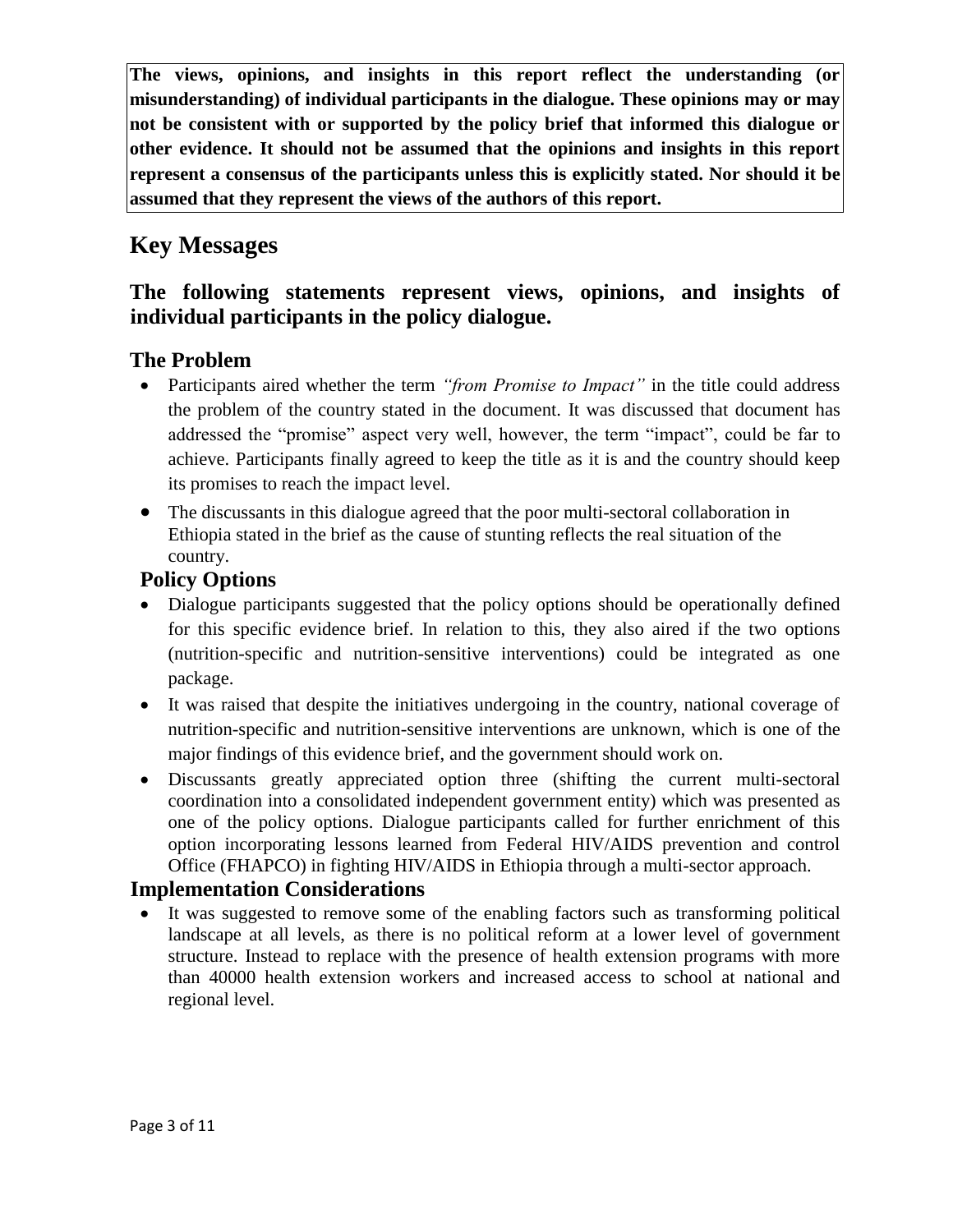### <span id="page-3-0"></span>**The Problem**

Participants discussed whether the term *"from Promise to Impact"* in the title could address the problem of the country stated in the document. It was aired that the document has addressed the "promise" aspect very well, however, the term "impact", could be far to achieve. After various thoughts and ideas aired, participants agreed to keep the term as it is stated in the title and forwarded their message to the government of Ethiopia to keep its promises to reach the impact level in the long run.

Participants forwarded if the rationale to conduct the policy brief and dialogue has been stated appropriately. Moreover, participants also raised for which policy stage this document is for. Finally, the dialogue participants agreed as the document already addresses this issue in the cover page ("who is this policy for and why it is prepared"?) but that it should further be specified in its context.

Another issue raised in the problem section of this policy brief was the need for inclusion of comparison of stunting rates with other countries, such as neighboring, EGAD, and Sub-Saharan countries. It was also stated to include the prevalence together with its absolute number of stunted children among regions of Ethiopia since prevalence only could not indicate the budget allocation implications among regions.

The dialogue participants while discussing the framework used to present the causes of the problem section said that the framework (fenske 2013) is new to them as the UNICEF/WHO conceptual framework is more familiar. Another point mentioned in the cause section was that this brief states as there is an association between low household income and poor water, sanitary, and Hygiene (WASH) practices with stunting. However, participants point out that there are other studies, which do not support this evidence.

The discussants in this dialogue agreed that the poor multi-sectoral collaboration in Ethiopia stated in the brief as the cause of stunting reduction reflects the real situation of the country. Rather they called on for further enrichment of this section with regard to lack of accountability, and authority line (parallel structure of the coordinating body). In general sectors involved in multi-sector collaboration to improve nutrition do not see it with a nutrition *lens*.

Page 4 of 11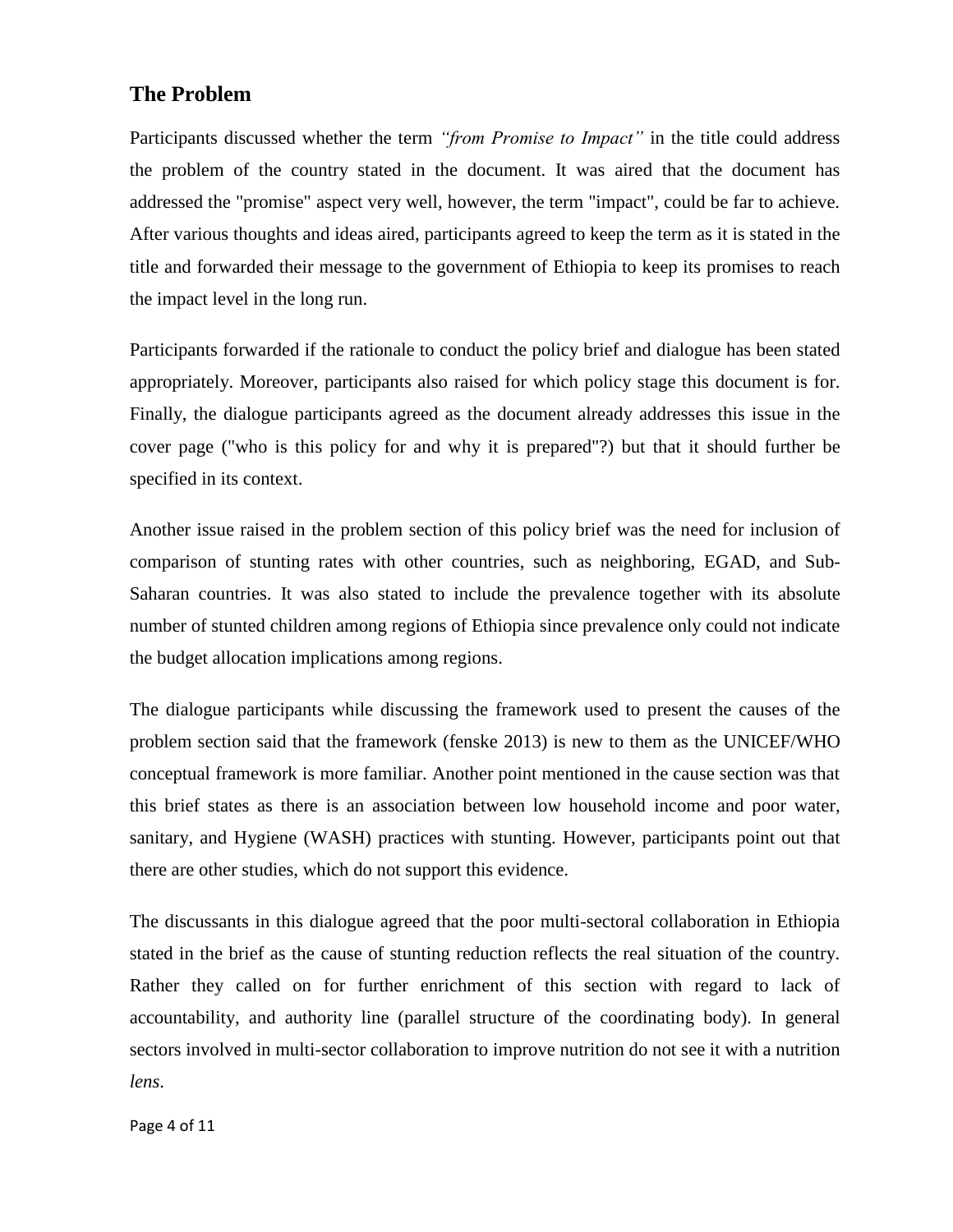## <span id="page-4-0"></span>**Policy Options**

Participants discussed in what sense options were presented in this brief. They suggested that the policy options should be operationally defined for this specific evidence brief. In relation to this, they also aired if the two options (nutrition- specific and nutrition-sensitive interventions) could be integrated as one package. While others suggested unpacking the proposed option so that it is possible to get evidence in the form systematic reviews on the impact of each unpacked intervention on stunting reduction.

While discussing the current status of Ethiopia in relation to nutrition-specific and nutritionsensitive interventions the dialogue participants raised whether the term *unknown* appropriately describes the actual situation since there are different initiatives under implementation. However, they finally point out that despite the initiatives, undergoing, national coverage of these interventions is unknown, which is one of the major findings of this evidence brief, and the government should work on.

Discussants greatly appreciated option three (shifting the current multi-sectoral coordination into a consolidated independent government entity) to be presented as one of the policy options. It was mentioned that the current approach of multi-sector coordination lacks clear structure, leadership accountability, and responsibility at all levels and in all sectors. Accordingly, dialogue participants called for further enrichment of this section of the evidence brief in more detail incorporating lessons learned from Federal HIV/AIDS prevention and control Office (FHAPCO) in fighting HIV/AIDS in Ethiopia through the multi-sector approach.

### <span id="page-4-1"></span>**Implementation considerations**

The following comments/suggestions were forwarded on the implementation consideration section of the policy brief:

- In the enabler section, it would be good to remove transforming political landscape at all level as there is no political reform at a lower level of government structure and replace it with the presence of Health Extension Programs with more than 40,000 HEWs
- Increased access to school and willingness and acceptance of religious leaders could also be included as enabling factors.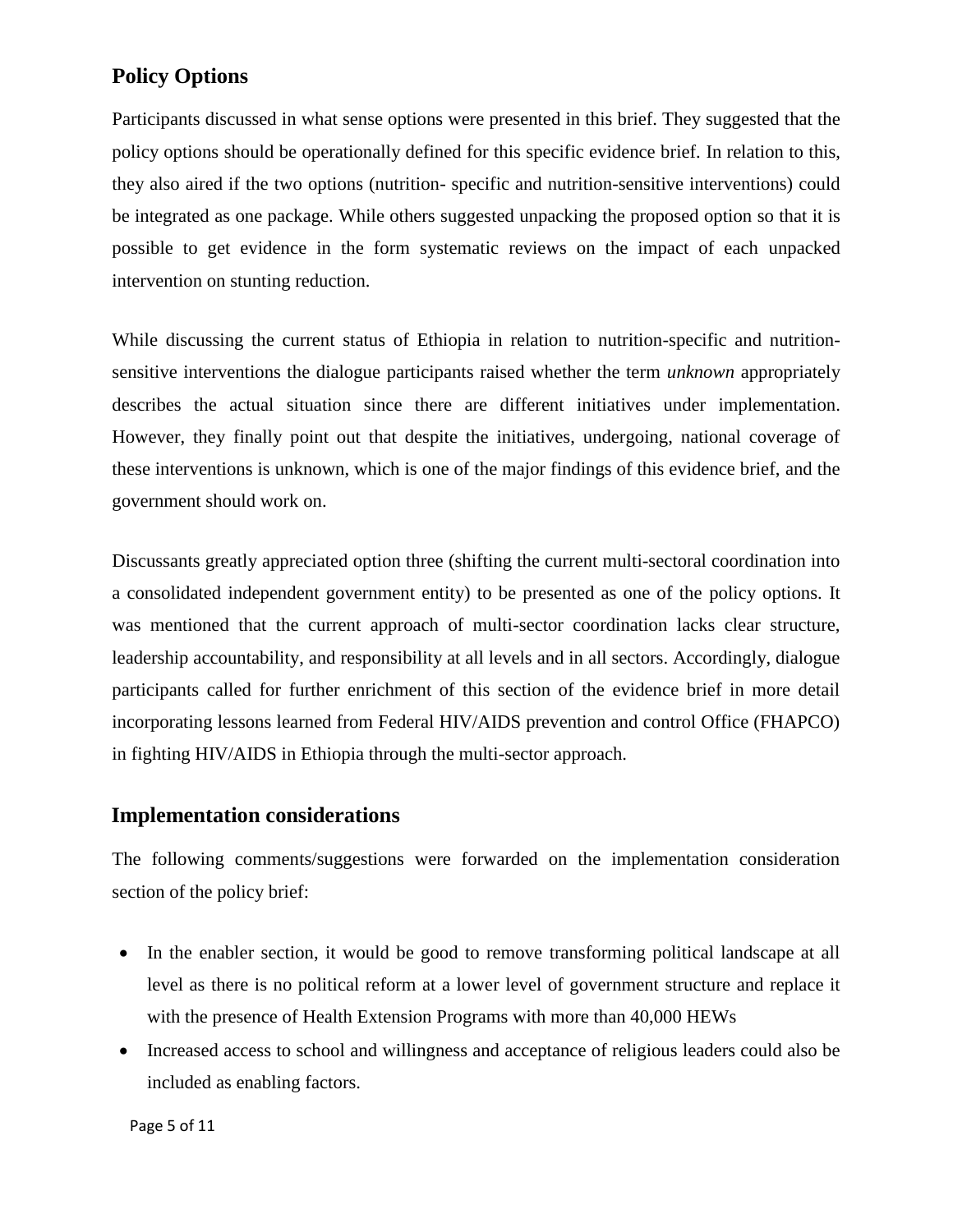Lack of awareness at the household/community level and inefficient budget utilization at all levels were mentioned to be included as barriers.

# <span id="page-5-0"></span>**Way Forward**

- Enrich and share the document to all policy dialogue participants and concerned stakeholders.
- Share or present the document to the team working on National Food and Nutrition Strategy development to complement and align accordingly.
- The Peru experience should be documented very well and be supplemented by local experiences and best practices of other countries if available.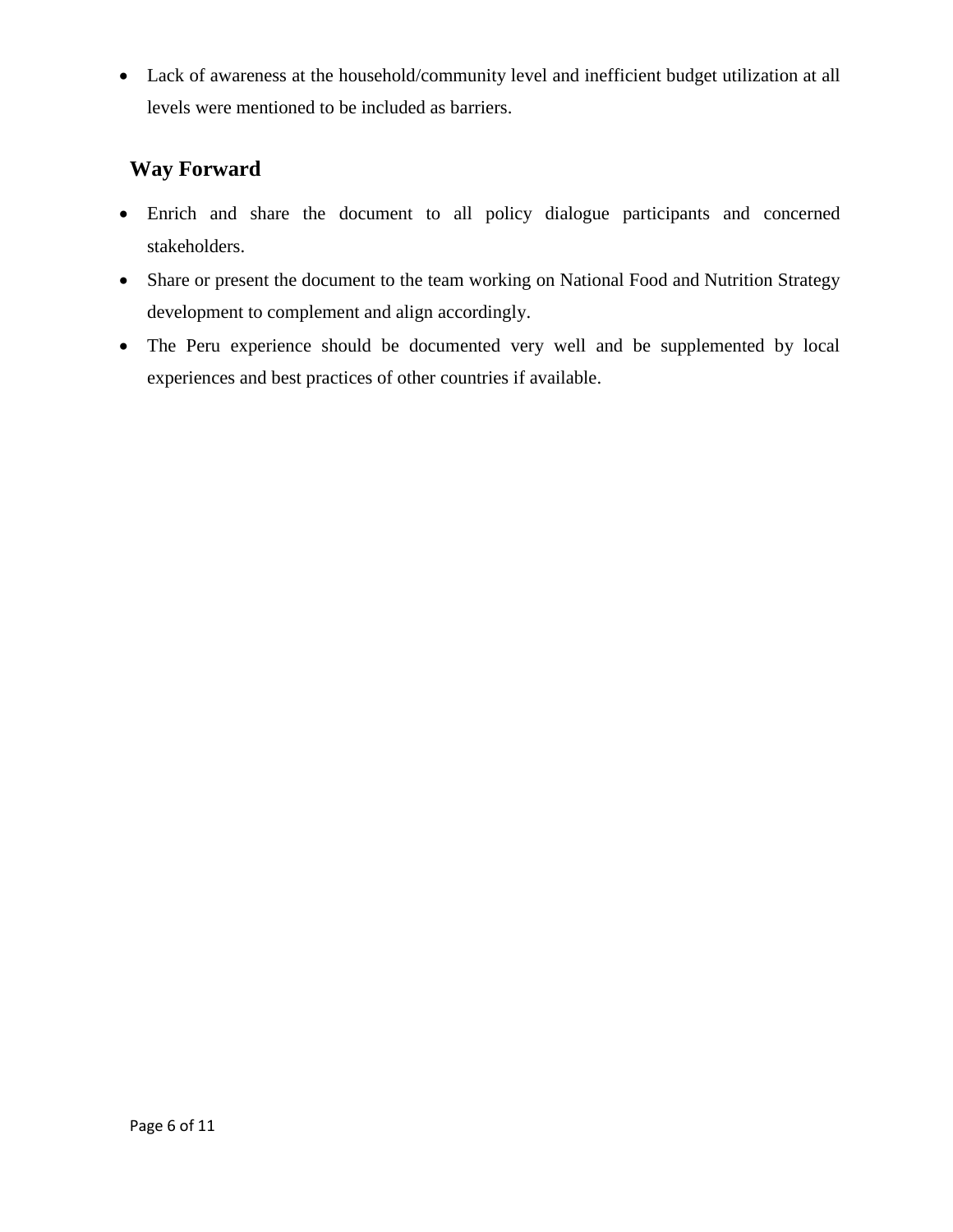# **Ethiopian Public Health Institute**

### **Knowledge Translation Directorate/KTD**

## <span id="page-6-0"></span>**Stakeholders dialogue on stunting reduction, 18 April 2019, Addis Ababa, Ethiopia**

### **Agenda of the Dialogue**

| <b>Time</b>                    | <b>Activities</b>                                                              | <b>Responsible</b>    |
|--------------------------------|--------------------------------------------------------------------------------|-----------------------|
| 8:00-9:00 AM                   | Registration                                                                   | Wudenesh Kebede       |
| 9:00-9:15 AM                   | Opening remarks & Introductions of participants<br>and moderators              | Dr. Getachew Tollera  |
| 9:15-9:30 AM                   | A brief overview of KTD and evidence<br>brief(Presentation)                    | Ms. Firmaye Bogale    |
| 9:30-9:40 AM                   | Procedure and rules of the dialogue                                            | Dr. AlemayehuMekonnen |
| 9:40-10:20 AM                  | Going through the executive summary of the<br>evidence brief (Reading session) | Dr. AlemayehuMekonnen |
| 10:20-10:30AM                  | <b>Tea Break</b>                                                               | <b>Organizers</b>     |
| 10:30-11:30AM                  | Problem section of the evidence brief (dialogue)                               | Dr. AlemayehuMekonnen |
| 11:30AM-12:<br>30<br><b>PM</b> | Policy options section of the evidence brief<br>(dialogue)                     | Dr. AlemayehuMekonnen |
| $12:30-2:00AM$                 | <b>Tea Break</b>                                                               | <b>Organizers</b>     |
| $2:00 - 3:00$ PM               | Policy options section of the evidence brief<br>continued (dialogue)           | Dr. AlemayehuMekonnen |
| $3:00 - 4:00$ PM               | Implementation considerations part of the<br>evidence brief (dialogue)         | Dr. AlemayehuMekonnen |
| 4:00-4:15 PM                   | <b>Tea Break</b>                                                               | <b>Organizers</b>     |
| $4:15 - 4:30$ PM               | Way forward                                                                    | Dr. AlemayehuMekonnen |
| $4:30 - 4:40$ PM               | <b>Closing Remarks</b>                                                         | Dr. Getachew Tollera  |

# <span id="page-6-1"></span>**Appendix 2: Participants List**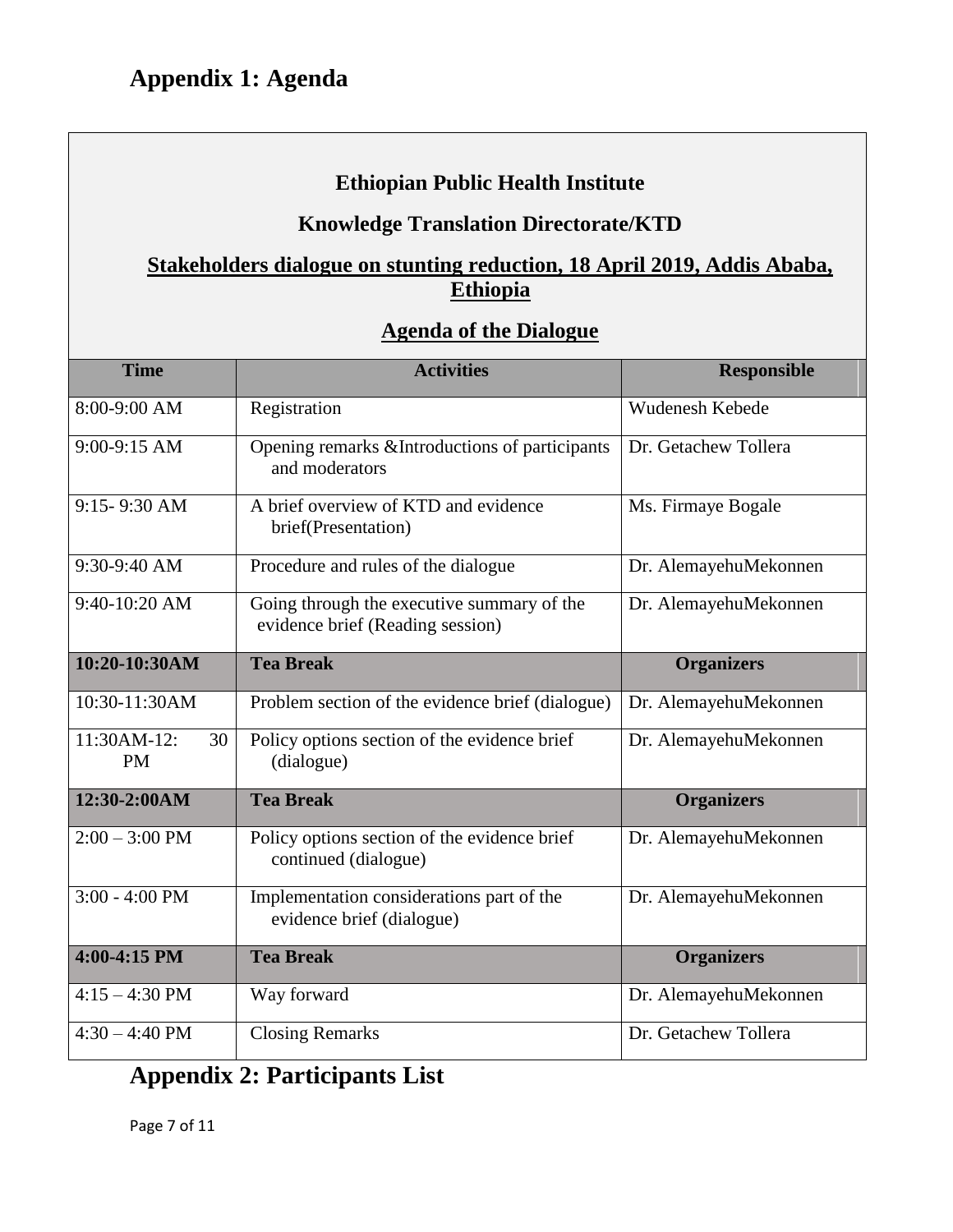#### **Dr. Alemayehu Mekonnen**

Ethiopian Public Health Association (EPHA) Addis Ababa, Ethiopia. Tel: +251-911606361 Email: [alemayehum@yahoo.com](mailto:alemayehum@yahoo.com)

**Lemlem W/gerima**  Mekelle University Mekelle, Ethiopia. Tel: +251-914748783 Email: lemlemw@ [yahoo.com](mailto:aminamuhj15@gmail.com)

**Tsigereda Fekadu** Ministry of Agriculture (MOA) Addis Ababa, Ethiopia. Tel: +251-911836589 Email: [tsiguadom@gmail.com](mailto:tsiguadom@gmail.com)

**Yetayesh Maru** UNICEF Ethiopia Addis Ababa, Ethiopia. Tel: +251-912506982 Email: [ymaru@unicef.org](mailto:ymaru@unicef.org)

#### **Melaku Tadesse** Ministry of Labour and Social Affairs(MOLSA) Addis Ababa, Ethiopia. Tel: +251-912403654

**Sr. Dareskedar Getie** Amhara Public Health Institute (APHI) Bahirdar, Ethiopia. Tel: +251-945553109 Email: [dargetie2009@gmail.com](mailto:dargetie2009@gmail.com)

Email: [melaku270@gmail.com](mailto:melaku270@gmail.com)

**Amdom G/hiwot** Tigray Regional Health Bureau Mekelle, Ethiopia. Tel: +251-914011854 Email: [amdomphn@gmail.com](mailto:amdomphn@gmail.com)

**Taye Wondimu**  Oromiya Regional Health Bureau Addis Ababa, Ethiopia. Tel: +251-916850112

Page 8 of 11

**Dr. Girum Habte** Ethiopian Institute of Agriculture Research(EIAR) Addis Ababa, Ethiopia. Tel: +251-930593289 Email: [girumbt@gmail.com](mailto:girumbt@gmail.com)

**Tesfaye Mekonnen** Ministry of Education (MOE) Addis Ababa, Ethiopia. Tel: +251-913031198 Email: [tesfaye05mekonnen@gmail.com](mailto:tesfaye05mekonnen@gmail.com)

**Dr. Kassu Ketema** Private Addis Ababa, Ethiopia. Tel: +251-911405333 Email: [kassu.ketema@gmail.com](mailto:kassu.ketema@gmail.com)

**Getahun Teka**  WHO Ethiopia Addis Ababa, Ethiopia. Tel: +251-911806874 Email: [beyeneg@who.int](mailto:beyeneg@who.int)

**Hawa Abdu** Afar Regional Health Bureau Semera, Ethiopia. Tel: +251-911390481 Email: [hawisha99@yahoo.com](mailto:hawisha99@yahoo.com)

**Girmay G/kiros** Policy, Plan, Monitoring & Evaluation (PPMED), Federal Ministry of Health, Addis Ababa, Ethiopia. Tel: +251-935460402 Email: [girmaygk16@gmail.com](mailto:girmaygk16@gmail.com)

**Mulugeta Woldu** Tigray Healthy Research Institute Mekelle, Ethiopia. Tel: +251-945084848 Email: [mulugetawoldu425@gmail.com](mailto:mulugetawoldu425@gmail.com)

**Yitbarek Kidane**  Seqota Declaration, Federal Ministry of Health (FMoH) Addis Ababa, Ethiopia.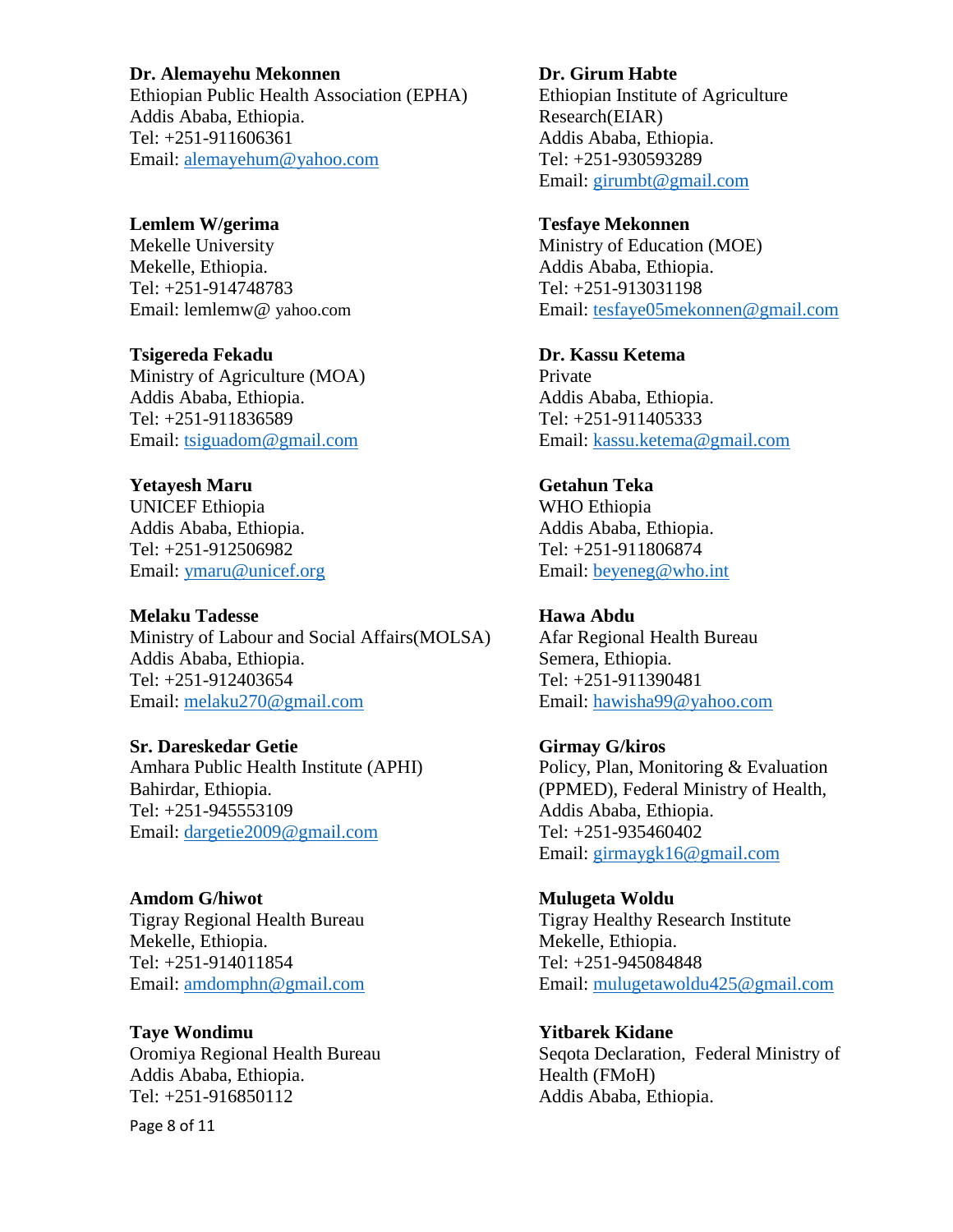Email: [tayewondi@yahoo.com](mailto:tayewondi@yahoo.com) Tel: +251-911893807

Email: [yitbarek.woldetensay@gmail.com](mailto:yitbarek.woldetensay@gmail.com)

#### **Aschalew Worku**

Policy, Plan, Monitoring & Evaluation (PPMED), Federal Ministry of Health, Addis Ababa, Ethiopia. Tel: +251-912944030 Email[:aschale07worku@gmail.com](mailto:aschale07worku@gmail.com)

#### **Amare Temesgen**

Ethiopian Broadcast Corporation (EBC) Addis Ababa, Ethiopia. Tel: +251-910285911 Email: [amaretemesgen@yahoo.com](mailto:amaretemesgen@yahoo.com)

## **EPHI Team (Knowledge Translation Directorate)**

#### **Yosef Gebreyohannes**

Ethiopian Public Health Institute Addis Ababa, Ethiopia. Tel: +251-932974092 Email: [yosephgy@gmail.com](mailto:yosephgy@gmail.com)

#### **Dagmawit Solomon**

Ethiopian Public Health Institute Addis Ababa, Ethiopia. Tel: +251-912100978 Email: [dagmawit\\_solomon@yahoo.com](mailto:dagmawit_solomon@yahoo.com)

#### **Zelalem Kebede**

Ethiopian Public Health Institute Addis Ababa, Ethiopia. Tel: +251-911806465 Email: [welzol@yahoo.com](mailto:welzol@yahoo.com)

#### **Sabit Ababor**

Ethiopian Public Health Institute Addis Ababa, Ethiopia. Tel: +251-911988638 Email: [sabitababor32@gmail.com](mailto:sabitababor32@gmail.com)

### **Firmaye Bogale**

Ethiopian Public Health Institute Addis Ababa, Ethiopia. Tel: +251-913754332 Email: fbfbogale93[@gmail.com](mailto:fbfbogale93@gmail.com)

#### **Dr. Samson Mideksa**

Ethiopian Public Health Institute Addis Ababa, Ethiopia. Tel: +251-978743049 Email: [samkmwmtj@gmail.com](mailto:samkmwmtj@gmail.com)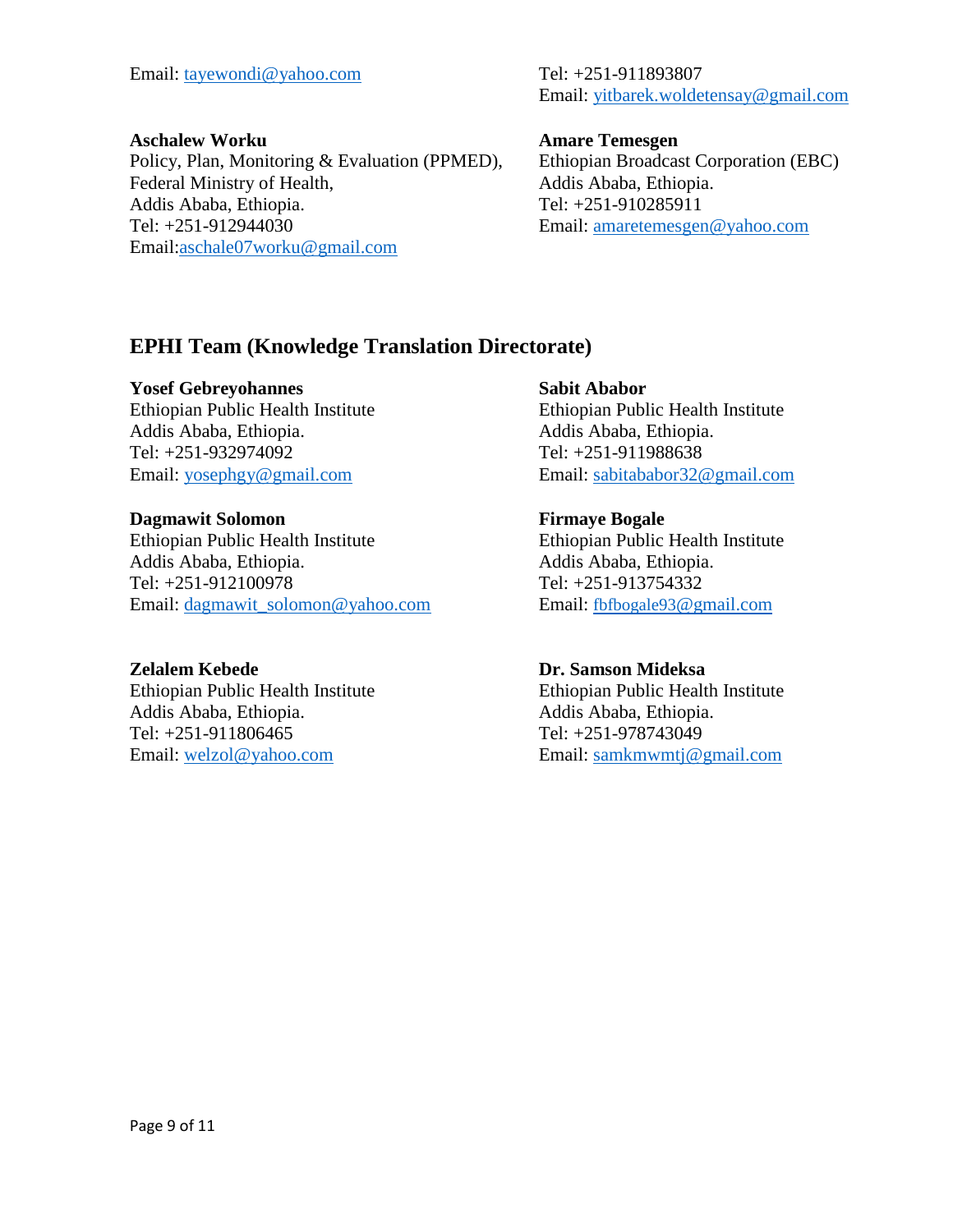#### **OBSERVERS (EPHI Staff)**

#### **Atkure Defar**

Health system and Reproductive Health Research Directorate, Ethiopian Public Health Institute Addis Ababa, Ethiopia. Tel: +251-911088999 Email: [atkuredefar@gmail.com](mailto:atkuredefar@gmail.com)

#### **Desalegn Kuche**

Food Science and Nutrition Research Directorate Ethiopian Public Health Institute Addis Ababa, Ethiopia. Tel: +251-913177986 Email: [desukuche@gmail.com](mailto:desukuche@gmail.com)

#### **Dilnesaw Zerfu**

Food Science and Nutrition Research Directorate Ethiopian Public Health Institute Addis Ababa, Ethiopia. Tel: +251-911421720 Email: [dilnesaw2012@gmail.com](mailto:dilnesaw2012@gmail.com)

#### **Emana Alemu**

Public Health Emergency Management (PHEM) Ethiopian Public Health Institute Addis Ababa, Ethiopia. Tel: +251-913156145 Email: [ema271978@gmail.com](mailto:ema271978@gmail.com)

#### **Abel Ahmed**

National Information Platform for Nutrition(NIPN) Ethiopian Public Health Institute Addis Ababa, Ethiopia. Tel: +251-913377420 Email: [abelaa1561@gmail.com](mailto:abelaa1561@gmail.com)

#### **Girmay Ayana**

Food Science and Nutrition Research Directorate Ethiopian Public Health Institute Addis Ababa, Ethiopia. Tel: +251-973746020 Email: [girmayayana@yahoo.com](mailto:girmayayana@yahoo.com)

#### **Dr. Alemnesh Hailemariam**

National Data Management Center (NDMC) Ethiopian Public Health Institute Addis Ababa, Ethiopia. Tel: +251-929376628 Email: [alemnesh.Mirkuzie@uib.no](mailto:alemnesh.Mirkuzie@uib.no)

### **Sintayehu Abate**

Scientific and Ethical Review Office Ethiopian Public Health Institute Addis Ababa, Ethiopia. Tel: +251-912441796 Email: [sintayehuabate@yahoo.com](mailto:sintayehuabate@yahoo.com)